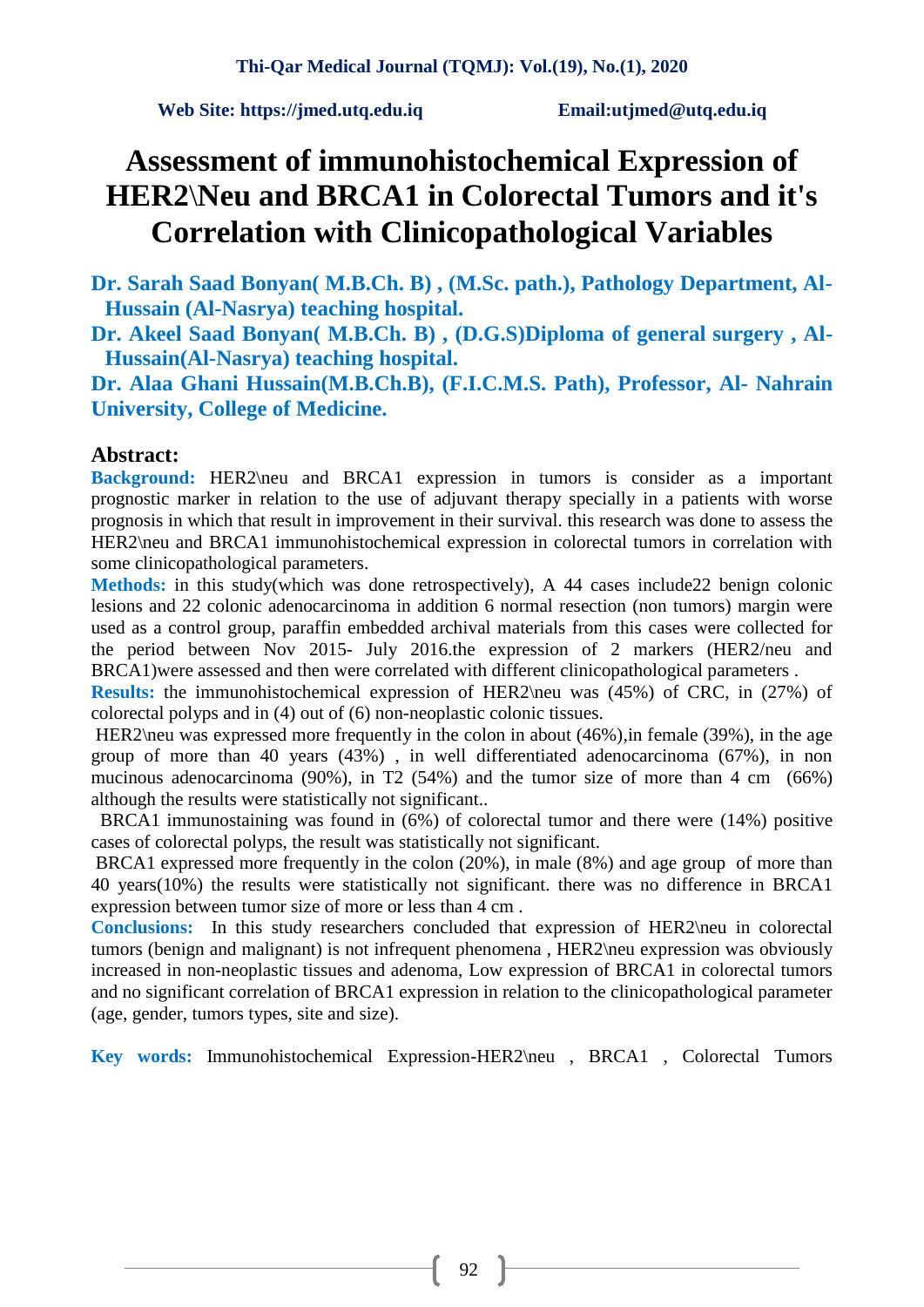# **Introduction**

one of the most common malignancies worlds wide is Colorectal carcinoma (CRC) , it regarded as fifth most common form of cancer in the [United](http://en.wikipedia.org/wiki/United_States)  [States](http://en.wikipedia.org/wiki/United_States) and in the Western world it consider the second leading cause of cancer-related death  $(1,2)$  in Iraq, it was noticed there was a steady rise in CRC especially over the last two decades the percentage of total cases of colorectal carcinoma was 4.45% of all malignancies for both genders and among the leading causes of death from cancer it was the seventh  $(3)$ .

HER2\neu and BRCA1expression in tumors is consider as a important prognostic marker in relation to the use of adjuvant therapy specially in a patients with worse prognosis in which that result in improvement in their survival for that reason HER2\neu and BRCA1 have been studied in many tumors  $(4, 5)$ .

The role of HER2\neu and BRCA1 has been recognized in breast carcinoma and is consider a routine tests for breast cancer patients especially with the introduction of effective therapy targeting HER2,Trastuzumab was the most important one, but There are only a few studies about HER2\neu and BRCA1expression in colorectal tumor. There are only few studies with great controversy and lack conclusive result regarding the HER2\neu and BRCA1 real prognostic value in colorectal tumor in addition to their location on the long arm of chromosome 17 in close proximity gave an interest in investigating these markers together.<sup>(6)</sup>

The proto-oncogene HER2\neu (CerbB-2) has been localized to chromosome 17q and encodes a transmembrane tyrosine kinase growth factor receptor  $(7)$ .

**HER2/neu directed therapy:-** The use of an anti-HER2 monoclonal antibody (Herceptin) treatment of the patients has been shown to augment the effects of chemotherapy ,to reduce tumor volume and to increase survival in primary and metastatic breast cancer (8).

The use of HER2/neu directed therapy in breast cancer with successful result has lead to evaluate the protein expression and gene amplification in many tumors of the body, colorectal cancer among others.it has been shown that Herceptin inhibit colony formation of the HCA-7 colon cancer cell line and HCA-7 tumor xenografts  $(9)$ .

**BRCA1:-**It is [tumor suppressor](http://en.wikipedia.org/wiki/Tumor_suppressor_gene) located on long arm of [chromosome](http://www.cancer.gov/Common/PopUps/popDefinition.aspx?id=46470&version=HealthProfessional&language=English) 17  $(10)$ , which maintains genomic integrity to prevent uncontrolled proliferation. (11) , BRCA1 mutations Carriers have increased risk of developing breast cancer about 20-fold higher than the general population. Many cases of high-grade sporadic breast and ovarian cancers reported reduced BRCA1 expression that's implying the role of BRCA1 in sporadic breast and ovarian cancer as well  $^{(12)}$ . Mutations in BRCA1 are also associated with other cancers, particularly "hormoneresponsive tumor types" like the uterine, cervical, fallopian tube, testicular and others like colonic cancers.  $(13,14)$ . In the past Several studies had been reported an increased risk of colorectal cancer in patients with BRCA1 or BRCA2 germ-line mutations (5,14,15) . It has been shown that there is association between shorter survival in colorectal cancer and loss of heterozygosity at the BRCA1 gene locus  $(5)$ .

This study was done to assess the immunohistochemical expression of HER2\neu and BRCA1 in colorectal tumors (carcinoma and polyps) in correlation with some clinicopathological parameters**.**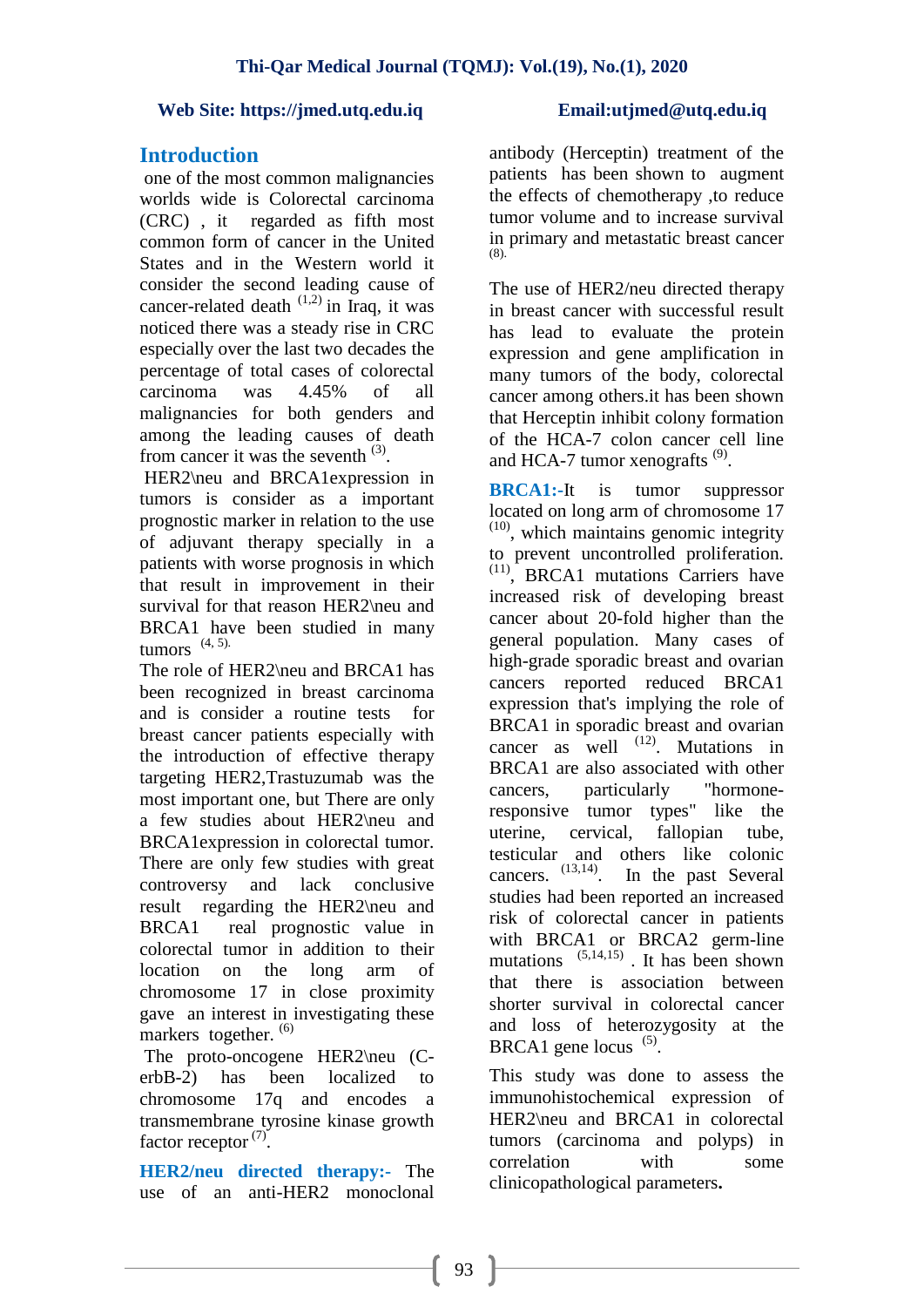### **Patients, Material and Methods :**

**Tissue Sample:** - In this study (retrospective study) a total of (44) cases of colorectal tumors of which (22) cases CRC and (22) cases colorectal polyps were taken .Of these (44) cases, (30) cases were colectomy and (14) cases were tissue biopsy. In addition to these cases there were (6) cases of normal (non tumorous) resection margin as a control.

A formalin fixed, paraffin-embedded tissues were retrieved from the archived files of the department" of pathology of Al-Kadhimiya teaching hospital, Al-Nasrya (Alhussain)teaching hospital and Gastrointestinal intestinal tract center for the period between Nov 2015- July 2016.From the available histological reports Clinicopathological parameters was obtained .

Three sections of 5µm thickness were taken for each case; one section was stained with  $(H & E)$ , and the other was stained immunohistochemically with HER2\neu and BRCA1 tumor markers.

### **Immunohistochemical staining:**

The streptavidin –biotin is the method has been used .

The Sections  $(5 \mu m)$  were cut from paraffin blocks and they were deparaffinized in xylol and rehydrated through descending alcohol series. After retrival of the slides in the retrival solution in water bath at 95o C for 40 minutes for HER2/neu and for 20 minute for BRCA1.then endogenous peroxidase was inactivated by incubating the section with 3% hydrogen peroxide for 10 minutes , The sections were incubated with primary antibody over night at 40 C .the antibodies used were monoclonal mouse antibody anti-human BRCA1 (Dako) at 1:50 dilution and the other is

polyclonal rabbit antihuman HER2/neu oncoprotein (Dako) at 1:250 dilution.

Sections then were incubated for 30 minutes with biotinylated anti-mouse immunoglobulin (Dako).Then strepavidin conjugated to horseradish peroxidase was used, then washing with phosphate buffer solution .Then the section were incubated with diaminobenzidine substrate for 10 minutes . The section were rinsed with distilled water and counter stained with Mayr's haematoxyllin.

for each staining run negative and positive control slides were included .The negative control slides in the absence of primary antibody and the Positive control were invasive breast cancer for HER2\neu and the ovarian cancer for BRCA1 .

# **Interpretation of the results of staining characteristic:**

The positive reactivity is indicated by the presence of brown reaction product of more than 10% of tumor hcells at the target antigen site.

Counter stain will be pale to dark blue coloration of the cell nuclei.

**The pattern of Staining for HER\2neu:** cytoplasm or membranecytoplasm  $^{(16)}$  and **for BRCA1**: cytoplasm or nuclear -cytoplasm.

# **The quantity of the immunostaining**  was evaluated as follows<sup>(17,18)</sup>:

\_ Less than10% of tumor cell immunostaining.

+ 10-40% of tumor cells immunostaining.

++ 41-70%o of tumor cells immunostaining.

 $_{+++}$  > 70% of tumor cells immunostaining.

# **The positive result classified as focal and diffuse.**

**Focal:-**in which clusters of positive cells where seen in some areas of the tumor but other region where negative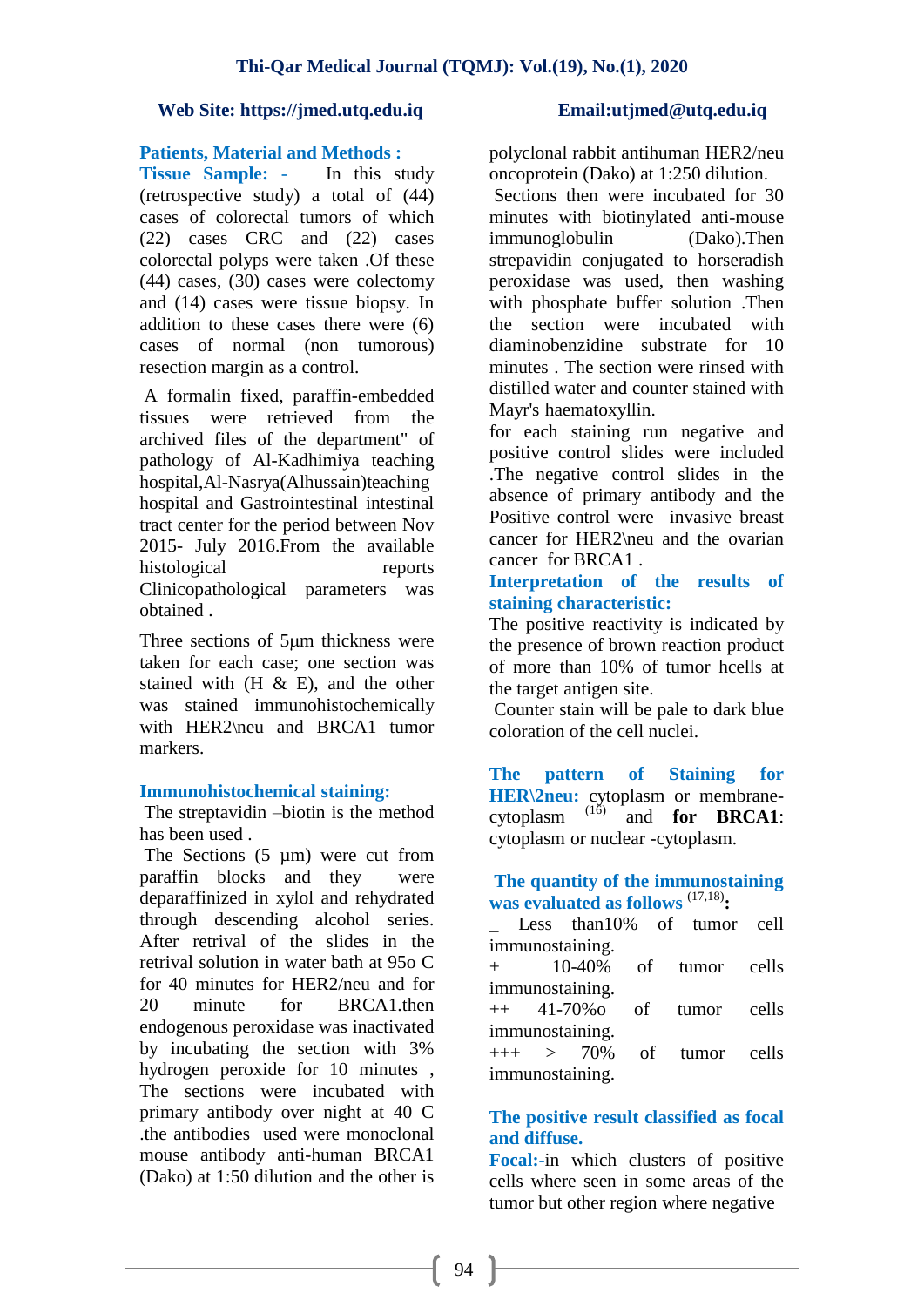**Diffuse: -** in which isolated and/or clusters of positive cells where seen throughout most areas of the tumor.

Statistical analysis was done using the SPSS 10.01(statistical package for social sciences).

Two-tailed t-test, chi square distribution test and ANOVA test, were used. (P) values of  $\leq 0.05$ , were considered statistically significant Results:

There were (26) cases males and (18) cases females and males: females' ratio is 1.4

The mean age of the cases was  $44.42 \pm$ 2.53 years, with a range of (3-87) years.

The mean size of the cases (Mean  $\pm$ SEM) was 2.59±0.54 cm with the range of (0.2-21) cm.

|                                     |  |  |  |  |  |  | In table 1, the detailed data of 44 specimen are shown. |  |  |
|-------------------------------------|--|--|--|--|--|--|---------------------------------------------------------|--|--|
| <b>Table 1: Patients characters</b> |  |  |  |  |  |  |                                                         |  |  |

|                     | Clinicopathological |           | <b>Benign</b>  | <b>Malignant</b> |     |
|---------------------|---------------------|-----------|----------------|------------------|-----|
| parameters          | Number              | Percent % | Number         | Percent %        |     |
| Age in years        | < 40                | 16/23     | 70             | 7/23             | 30  |
|                     | > 40                | 4/21      | 19             | 17/21            | 81  |
| <b>Sex</b>          | Male                | 14/22     | 64             | 12/22            | 55  |
|                     | Female              | 8/22      | 36             | 10/22            | 45  |
| <b>Tumor</b> site   | colon               | 14/26     | 54             | 12/26            | 45  |
|                     | Rectum              | 8/18      | 44             | 10/18            | 56  |
| Tumor size in       | $\leq 4$            | 10/15     | 67             | 5/15             | 33  |
| cm                  | >4                  | 8/29      | $\overline{2}$ | 21/29            | 72  |
|                     |                     |           | 8              |                  |     |
| <b>Tumor</b> type   | Mucinous            |           |                | 3/22             | 14  |
|                     | Non mucinous        |           |                | 19/22            | 86  |
| <b>Histological</b> | <b>TA</b>           | 8/22      | 36             |                  |     |
| type                | <b>TVA</b>          | 2/22      | 9              |                  |     |
|                     | <b>VA</b>           | 3/22      | 14             |                  |     |
|                     | <b>JRP</b>          | 2/22      | 9              |                  |     |
|                     | Hyper.P             | 2/22      | 9              |                  |     |
|                     | Inf.polyp           | 4/22      | 18             |                  |     |
|                     | Hamartomatous       | 1/22      | 5              |                  |     |
|                     | polyp               |           |                |                  |     |
|                     | <b>AC</b>           |           |                | 22/22            | 100 |
| <b>Tumor</b> grade  | <b>WD</b>           |           |                | 3/22             | 14  |
|                     | <b>MD</b>           |           |                | 9/22             | 41  |
|                     | <b>PD</b>           |           |                | 10/22            | 45  |
| <b>Tumor depth</b>  | T <sub>1</sub>      |           |                | 5/22             | 22  |
|                     | T <sub>2</sub>      |           |                | 13/22            | 59  |
|                     | <b>T3</b>           |           |                | 4/22             | 18  |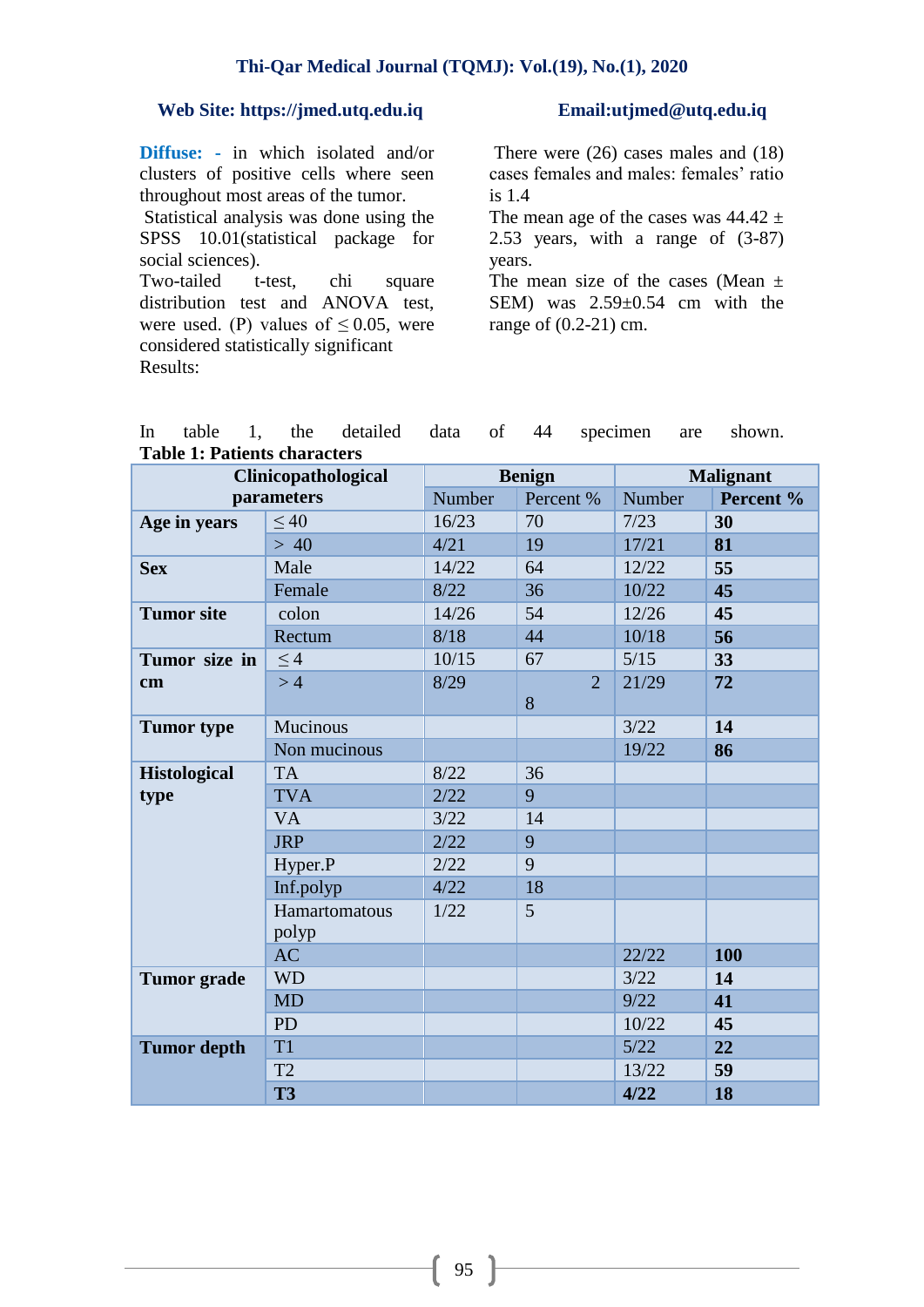### **Immunohistochemical study: HER2\neu over expression:**

HER2\neu immunostaining was clearly evident as brown membrane and cytoplasmic staining or brown cytoplasmic staining.

Positive staining was localized in the membrane and cytoplasm in (15) cases (93%) and cytoplasmic in (1) case (7%) of the cases of colorectal tumors (benign and malignant).

The quantity of the HER2\neu immunostaining was  $++$  in (13) cases of colorectal tumor  $(81\%)$  and  $++$  in (3) cases (19%).

Pattern of staining was variable; it was diffuse in (15) cases (93%) and focal in (1) case (7%) of colorectal tumors (benign and malignant).

Correlation between the expression of HER2/neu and various 2 clinicopathological parameters are shown in table 2.

# **Table 2: correlation between HER2/neu expression and various clinicopathological parameters:**

| The variable           |                        | <b>Positive</b><br><b>HER2/neu</b> | negative<br><b>HER2/neu</b> | P value |  |
|------------------------|------------------------|------------------------------------|-----------------------------|---------|--|
| <b>Groups</b>          | Normal                 | 4/6(67%)                           | 2/6(33%)                    | 0.174   |  |
|                        | Benign                 | 6/22(27%)                          | 16/22(73%)                  |         |  |
|                        | Malignant              | 10/22(45%)                         | 12/22(55%)                  |         |  |
| Age                    | $\leq 40$              | 7/23(30%)                          | 16/23(70%)                  | 0.174   |  |
|                        | $>40$                  | 9/21(43%)                          | 12/21(57%)                  |         |  |
| <b>Sex</b>             | Male                   | 9/26(35%)                          | 17/26(65%)                  | 0.639   |  |
|                        | Female                 | 7/18(39%)                          | 11/18(61%)                  |         |  |
| <b>Tumor</b> site      | colon                  | 12/26(46%)                         | 14/26(54%)                  | 0.174   |  |
|                        | Rectum                 | 4/18(22%)                          | 14/18(78%)                  |         |  |
| Tumor size in cm       | $\leq4$                | 6/15(40%)                          | 9/15(60%)                   | 0.174   |  |
|                        | >4                     | 19/29(66%)                         | 10/29(34%)                  |         |  |
| <b>Tumor histology</b> | Mucinous               | 1/3(33%)                           | 23(67%)                     | 0.783   |  |
|                        | <b>Non</b><br>mucinous | 9/19(47%)                          | 1019(53%)                   |         |  |
| <b>Tumor</b> depth     | T <sub>1</sub>         | 2/5(40%)                           | 3/5(60%)                    | 0.576   |  |
|                        | T <sub>2</sub>         | 7/13(54%)                          | 6/13(46%)                   |         |  |
|                        | T <sub>3</sub>         | $\frac{1}{4}$ (25%)                | $\frac{3}{4} (75\%)$        |         |  |
| <b>Tumor</b> grade     | <b>WD</b>              | 2/3(67%)                           | 1/3(33%)                    | 0.174   |  |
|                        | <b>MD</b>              | 5/9(56%)                           | 4/9(44%)                    |         |  |
|                        | <b>PD</b>              | $3/10(30\%)$                       | $7/10(70\%)$                |         |  |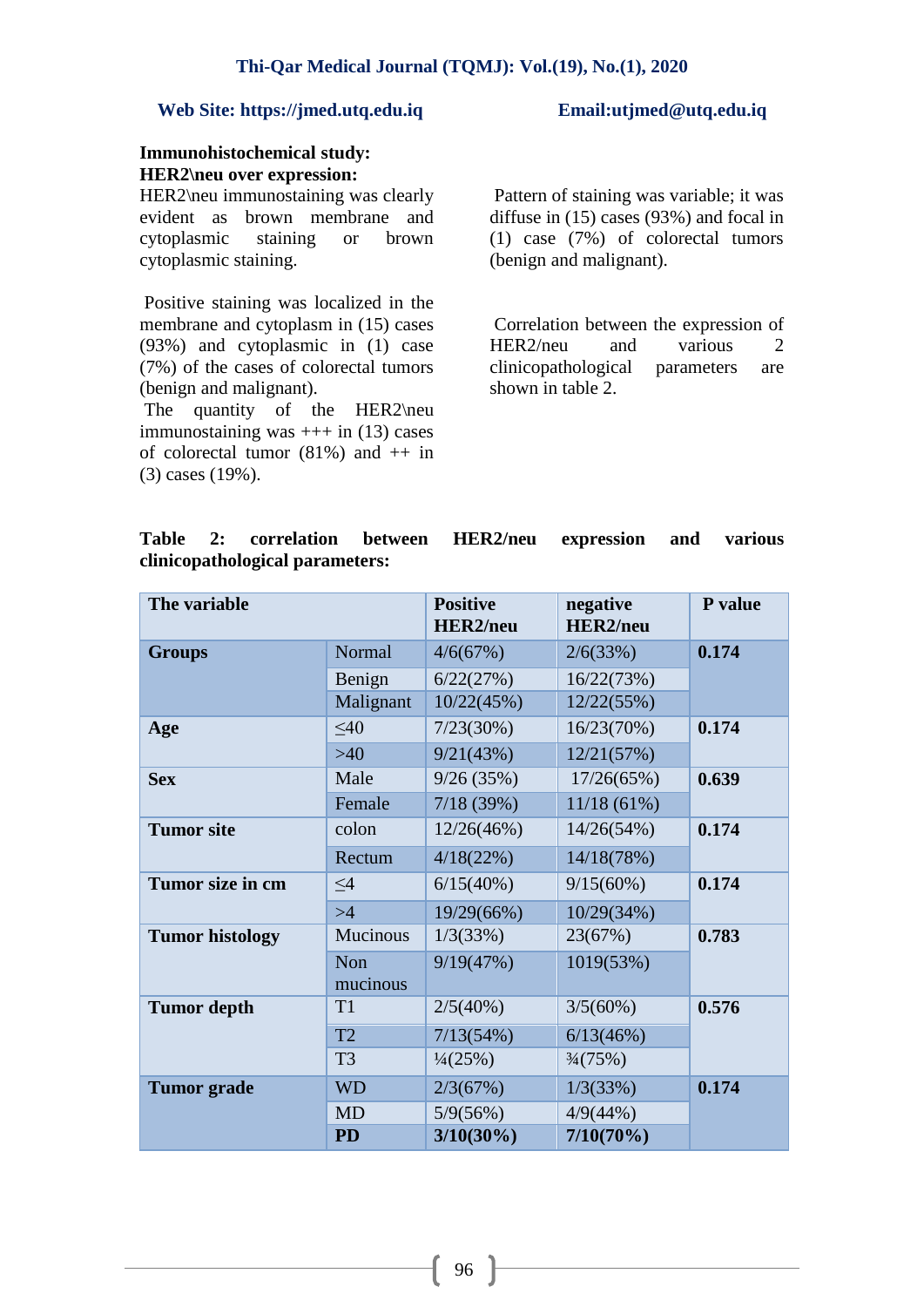**Correlation between BRCA1 and different clinicopathological parameters:**

Pattern of staining was diffuse in all the cases.

Positive staining was localized in the cytoplasm in all the cases.

The quantity of BRCA1 immunostaining was  $++$  in (2) cases while was  $++$  in (1) case.

|                                 |  | Table 3: Correlation between BRCA1 expression and different |  |  |  |  |  |  |
|---------------------------------|--|-------------------------------------------------------------|--|--|--|--|--|--|
| clinicopathological parameters: |  |                                                             |  |  |  |  |  |  |

| The variable                |               | <b>Positive BRCA1</b> | negative BRCA1 | <b>P</b> value |  |
|-----------------------------|---------------|-----------------------|----------------|----------------|--|
| <b>Groups</b>               | <b>Normal</b> | $\left($              | $6(100\%)$     | 0.073          |  |
|                             | Benign        | 3/22(14%)             | 19/22(86%)     |                |  |
|                             | Malignant     | $\Omega$              | 22(100%)       |                |  |
| Age                         | $>40$         | 1/23(4%)              | 22/23(96%)     | 0.557          |  |
|                             | <40           | 2/21(10%)             | 19/21(90%)     |                |  |
| <b>Sex</b>                  | Male          | 2/26(8%)              | 24/26(92%)     | 1.000          |  |
|                             | Female        | 1/18(6%)              | $17/18(94\%)$  |                |  |
| <b>Tumor site</b>           | colon         | 2/26(8%)              | 24/26(92%)     | 0.687          |  |
|                             | Rectum        | 1/18(6%)              | 17/18(94%)     |                |  |
| <b>size</b><br><b>Tumor</b> | $\geq 4$      | 1/15(7%)              | 14/15(93%)     |                |  |
| in cm                       | $\leq$ 4      | 2/29(7%)              | 27/29(93%)     |                |  |



**positive HER2\neu expression membrane and cytoplasm (arrow) (IHC staining) x40**

**positive HER2\neu expression membrane and cytoplasm (arrow) (IHC staining) x40.**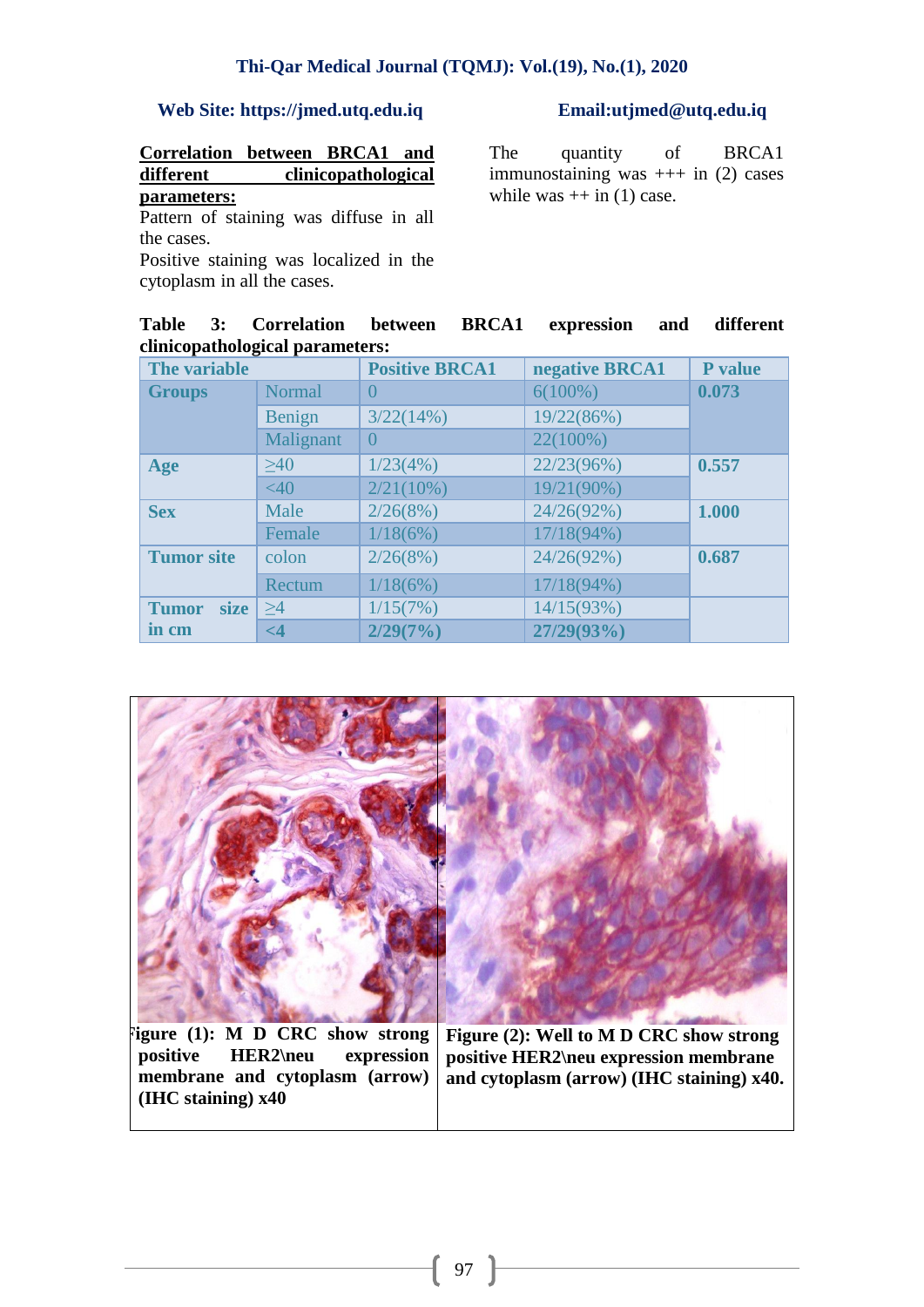

**Figure (3): P D CRC show positive HER2\neu expression membrane and cytoplasm (arrow) (IHC staining) x40**



**Figure (4): Villous adenoma show strong positive HER2\neu expression membrane and cytoplasm (arrow) (IHC staining) x40**



**Figure (5): Mild non specific colitis (biopsy) tissue show positive HER2\neu expression membrane and cytoplasm (arrow) (IHC staining) x40.**

# **Discussion:**

# **Clinicopathological Aspects:**

The findings of the present study was revealed that high incidence of colorectal tumors in male (male :female ratio was1.4:1 ) These results were in accordance with data from other Iraqi studies (19,20,21).The sex ratio in other series in Iraq and Arab countries also reported high male ratio  $(22,23,24)$  while male to female ratio in west countries is  $(1:0.9)$   $(25)$ . This finding represent difference in sex ratio between Arab and west population, although it may be a function of referral focus.



**Figure (6): Tubular adenoma show positive BRCA1 cytoplasmic expression (arrow) (IHC staining) x40.**

Regarding the mean age of cases in the present study was  $44.42 \pm 2.53$  years for both sexes. This result was in accordance with data of Al-Bahrani,  $2003$ <sup> $(19)$ </sup> in which the average age was 49.8 years for colonic and 43.4 years for rectal cancers.

Regarding the site of colorectal tumors, the colon was the most common site for colorectal tumors (26 cases) most of them (20 case) in the sigmoid, while in the rectum there were (18) cases of colorectal tumors this was in agreement with other studies  $(17, 19, 20)$  in which the colon was the most common site.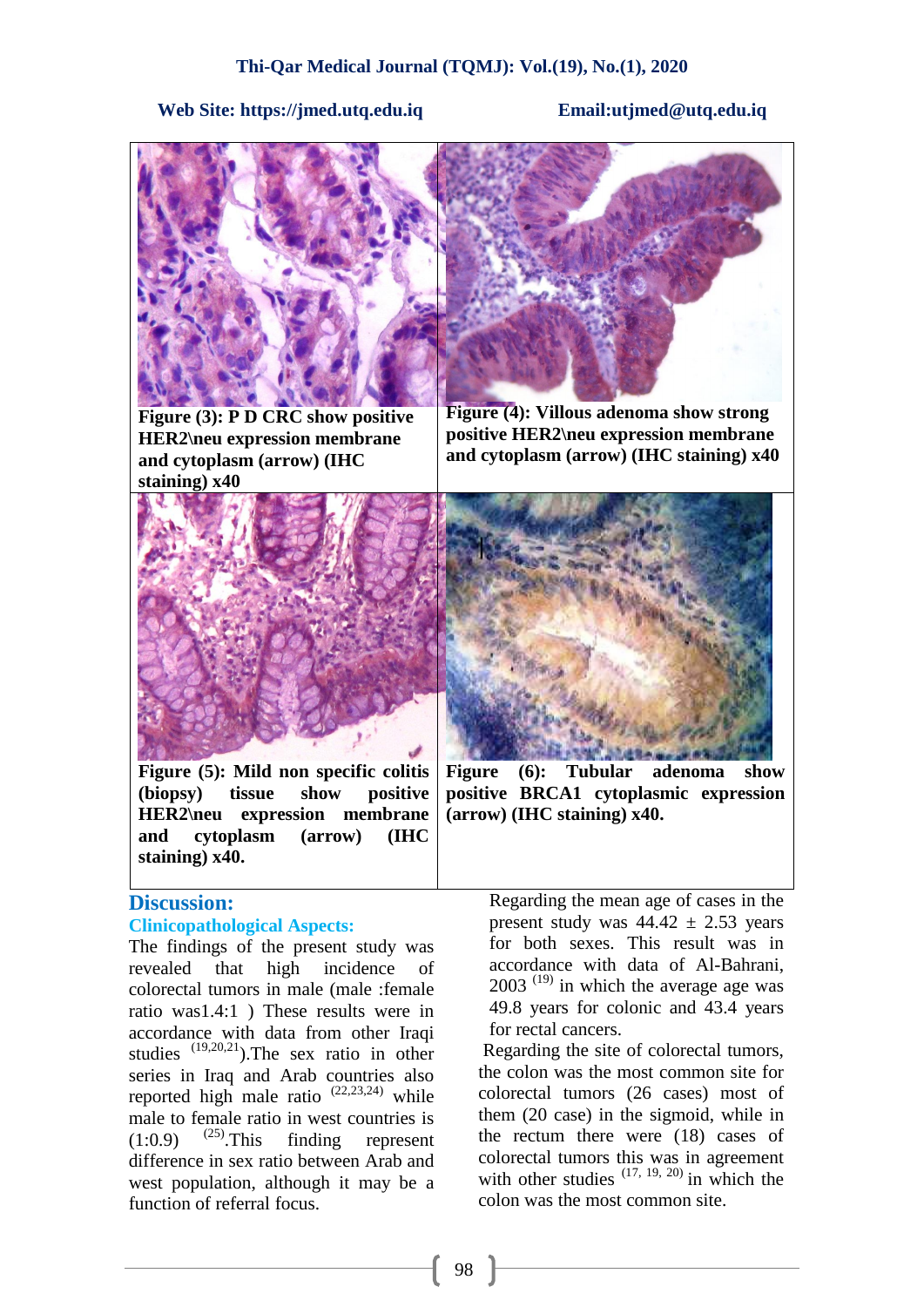To compare our results concerning the tumor grade, most of the cases were of poorly differentiated adenocarcinoma this was in agreement with some studies  $^{(26)}$  while disagree with others<br>(19,20,22,23,24,27,28), where the moderately where the moderately differentiated grade consisted most of the cases this different due to small sample size in the present study .

# **HER2\neu immunoreactivity:**

The pattern of staining is one of the important features of HER2 expression in colon cancer in the present study. Although there is high percent of positive staining (36% of colorectal tumors), there is no pure membranous staining. This means that other mutations for HER2\neu must be responsible in colon carcinoma. In the present study, HER2\neu expression was membranous (predominant) and cytoplasm staining in most of the cases and pure cytoplasmic staining in one case .There was no case with pure membranous staining, This result matches the observations of others  $(17,29,30)$  who showed autoplesmine who showed cytoplasmic staining or membrane and cytoplasm but no pure membrane staining while others considered only membranous staining as HER2\neu over expression (according to guidelines for breast cancer)  $(31, 32)$ .

The percentage of the HER2\neu expression increased in order of adenoma (27%) to adenocarcinoma (45%) although the result was statistically not significant. This was in agreement with other studies  $(33,34)$  who showed that the over expression of HER2\neu in colon polyps (adenoma) was lower than in cancer group.

HER2\neu was expressed in (45%) of CRC. Eliane C et al,  $2005^{(35)}$  showed that HER2\neu over expression was (51%) of CRC, the expression of HER2\neu in Irena et al, 2000 (36) study was (54%), in Ghaffarzadegan et al,2006(17) study showed (59%), in J A McKay et al,  $2002$  <sup>(37)</sup> study

(81.8%)of CRC, in Schuell B et al,  $2006^{(38)}$  study (30%) of CRC, in Nathanson et al,  $2005^{(39)}$  study only in (3.6%) of the cases and in Park et al,  $2004^{(40)}$  study found that HER2\neu over expression in (12.5%) of patients, these differences were due to difference in sample size in each study and different staining pattern in the last two studies.

 HER2\neu was over expressed in(27%) of colonic polyps Marek et al,  $2009$ <sup>(34)</sup> was showed that HER2\neu over expression was found in (43%) of colorectal polyps and Irena et al,  $2000^{(36)}$  was showed that HER2\neu over expression in (87%) of colonic polyps.

Regarding the site of colorectal tumors,HER2\neu was more frequently expressed in the colon (46%) while its expression in rectal tumors was (22%).The result was statistically not significant . This result was in agreement with other studies  $(17,37)$ .

Regarding the age and sex of patients , HER2\neu expression was found to be more frequently among females (39%) and patients of an age group more than 40 years (43%) although the result was statistically not significant. This was in agreement with other studies <sup>(17,37.38,41)</sup>, HER2\neu was more frequently Expressed in well differentiated adenocarcinoma (67%).This result was with other studies in agreement<br>(17,37,38,39.41)

Regarding HER2\neu expression in colorectal polyps in the present study, it was expressed most frequently in tubulovillous adenomatous polyps (50%). This is in agreement with the result of some studies  $(36)$  but not with others (41) which showed that there is no HER2\neu expression in colorectal polyps.

HER2\neu was expressed highly in nonmucinous type (47%) as compared with the mucinous type of CRC (33%). This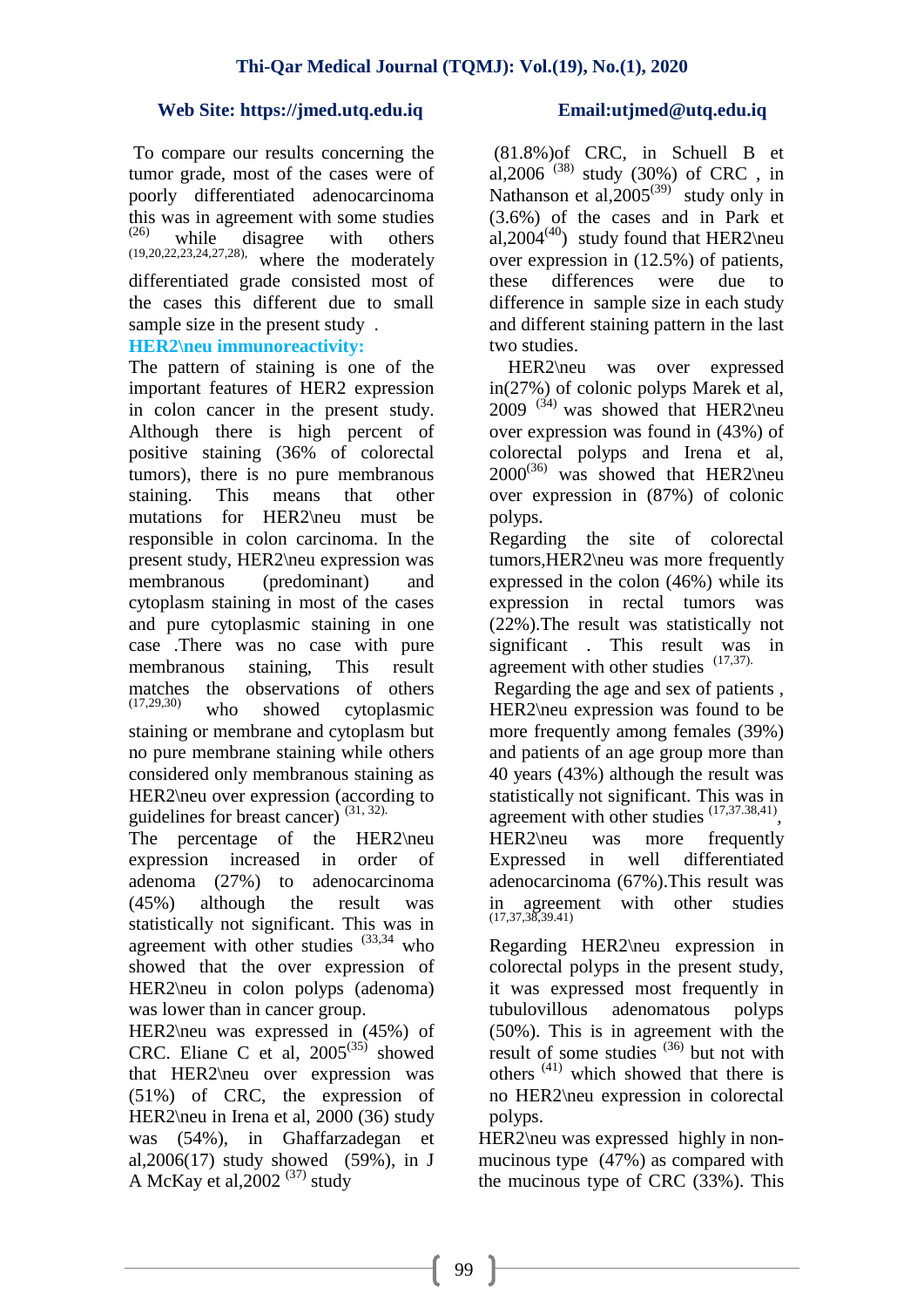was in agreement with other studies <sup>(17,</sup> 41).

 HER2\neu expression was higher in tumors size of more than 4 cm. The result was statistically not significant. This result was in agreement with others (37, 38, 41).

HER2\neu expression was observe in (4) out of (6) non neoplastic colonic tissue which were cases of mild non specific colitis. Galandiuk s,  $1993^{(42)}$  showed that there was high HER2\neu expression in non neoplastic colonic tissues (normal colonic tissues, non specific colitis, Crohn's colitis and ulcerative colitis) and J A McKay et al,  $2002$  <sup>(37)</sup>showed that HER2\neu expression in normal colonic tissue was in high percent , Wen Jin et al,  $2004$ <sup> $(43)$ </sup> show that the levels of HER2\neu were obviously increased in normal colonic tissue and adenoma.

In addition to other studies, Ross et al,  $2001^{(44)}$  studied the HER2\neu oncogene in tumors of the gastrointestinal tract. They found wide range of HER2/neu expression in Esophageal, gastric and colon carcinoma. They concluded that either HER2protein overexpression or gene amplifications associated with one – forth of all gastrointestinal malignancies and strategies designed to employ the marker in therapy selection appear warranted <sup>(44)</sup>.

# **BRCA1 immunoreactivity:-**

BRCA1 expression was found in (6%) of the cases of colorectal tumors (benign and malignant), there were (14%) positive cases of colorectal polyps. There was non significant correlation between BRCA1expression and types of tumors (benign or malignant).

[Garcia-Pati](http://www.ncbi.nlm.nih.gov/pubmed?term=%22Garcia-Pati%C3%B1o%20E%22%5BAuthor%5D) et al,  $1998^{(63)}$  showed that BRCA1 was expressed in (49%) of colorectal tumor this difference may be explained by small sample size in the present study.

BRCA1 expression was more frequently in males patients (8%) than in females patients (6%) although the results were statistically not significant. This was in agreement with others <sup>(18,46)</sup>

BRCA1expression was more in age group more than 40 years old (10%) although the result was statistically not significant. This in agreement with other studies, (18, 46).

There was no difference in BRCA1 expression between tumors with size of more than or less than 4 cm. This result was in agreement with other studies <sup>(18,</sup> 46) that also showed no significant correlation of BRCA1 expression with tumors size.

BRCA1 expression was more frequently observed in the colon (20%) than in the rectum (8%) although the result was statistically not significant.This was in agreement with other $^{(18)}$ .

BRCA1 expressed in (1) out of (2) tubulovillous adenomatous polyps, in (1) out of (3) villous adenoma and in (1) out of (8) tubular adenoma. Ishiguro K et al, 2006<sup>(47)</sup> showed that there was BRCA1 expression in 13% of colorectal tubular adenomas, 53% of villous adenomas so they reached to conclusion from this study that the presence of genetic alterations in stroma form an early stage of carcinogenesis, accompanied by stepwise increasing genetic instability of epithelia with progression to cancer. Thus microenvironmental changes due to genetic alteration in Chr17 markers in stromal cells may play an important role in colon adenoma and adenocarcinoma development, BRCA1 genes on chromosome 17(Chr17) my play an important role in adenoma carcinoma sequence.

There was no BRCA1 expression in colorectal adenocarcinoma in the present study while Heike Grabsch et al,  $2006^{(18)}$ showed that BRCA1 was expressed in (86%) of colorectal adenocarcinoma. This difference between this study and the present study may be explained by small sample size in the present study .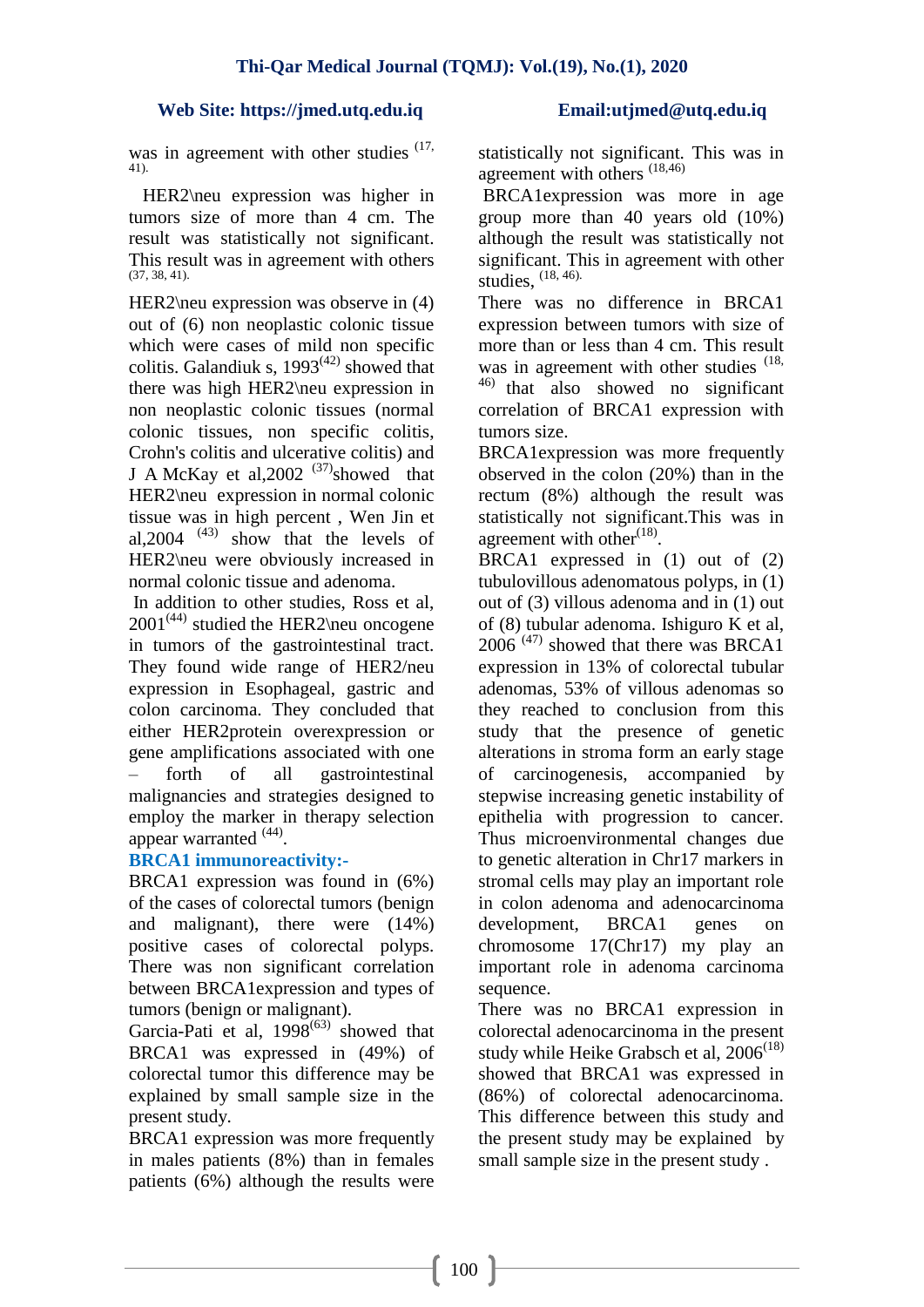### **Web Site: https://jmed.utq.edu.iq Email:utjmed@utq.edu.iq**

# **References:**

1. World Health Organization. February 2014. Retrieved 24 May 2015.

2.National Cancer Institute. 2014.

3.Report of Iraq Cancer Registry, Ministry of health, Baghdad- Iraq, 2012.

4.Baselga J, Mendelsohn J: The epidermal growth factor receptor as a target for therapy in breast carcinoma. Breast Cancer Res Treat 1994, 29:127-138.

5.Garcia JM, Rodriguez R, Dominguez G. Prognostic significance of the allelic loss of the BRCA1gene in colorectal cancer. Gut 2003; 52:1756-63.

6. Berczi C; Bocsi J.; Bartha I.; Math J.; Balazs G.: Prognostic value of DNA ploidy status in patients with rectal cancer. Anticancer Res. 2002; 22(68):3737-41.

7.Slamon DJ, Clark GM. Amplification of C-ERB-B2 and aggressive breast tumors. Science 1988; 240: 1795-1798.

8.Vogel CL, Cobleigh MA, Tripathy D, Gutheil JC, Harris LN, Fehrenbacher L, Salamon DJ, Murphy M, Novotny WF, Burchmore M, Shak S, Stewart SJ et, Press M: Efficacy and safety of trastuzumab as a single agent in first-line treatment of HER2-overexpressing metastatic breast cancer J Clin Oncol 2000; 20:719-26.

9.Mann M, Sheng H, Shao J, Williams CS, Pisacane PI, Sliwkowski MX, DuBois RN: Targeting cyclooxygenase 2 and HER-2/neu pathways inhibits colorectal carcinoma growth. Gastroenterology 2001; 120:1713-9.

10.Hall J, Lee M, Newman B, Morro J, Anderson L, Huey B, Linkage of early onset familial breast cancer to chromosome 17q21. Science, 1990, 250: 1684-9.

11.Futreal P A, Soderkvisi P, Marks J R, Iglehart J D, Cochran C, Barrett J C and Wiseman R W. Detection of frequent allelic loss on proximal 17q in sporadic breast carcinoma using microsatellite length polymorphisms; Cancer Res. 1992, 52 2624– 2627.

12.Rahman N, Stratton MR: The genetics of breast cancer susceptibility. Annu Rev Genet 1998; 32:95–121.

13.Brose MS, Rebbeck TR, Calzone KA.: Cancer risk estimates for BRCA1 mutation carriers identified in a risk evaluation program. J Nat Cancer Inst 2002; 94 (18): 1365- 72.

14.Thompson D and Easton DF; Breast Cancer Linkage Consortium.: Cancer Incidence in BRCA1 mutation carriers. J Nat Cancer Inst 2002; 94 (18): 1358-65.

15.Brose MS, RebbeckTR, Calzone KA. Cancer risk estimates for BRCA1mutation carriers identified in a risk evaluation program. J Nat l Cancer Inst 2002; 94:1365 - 72.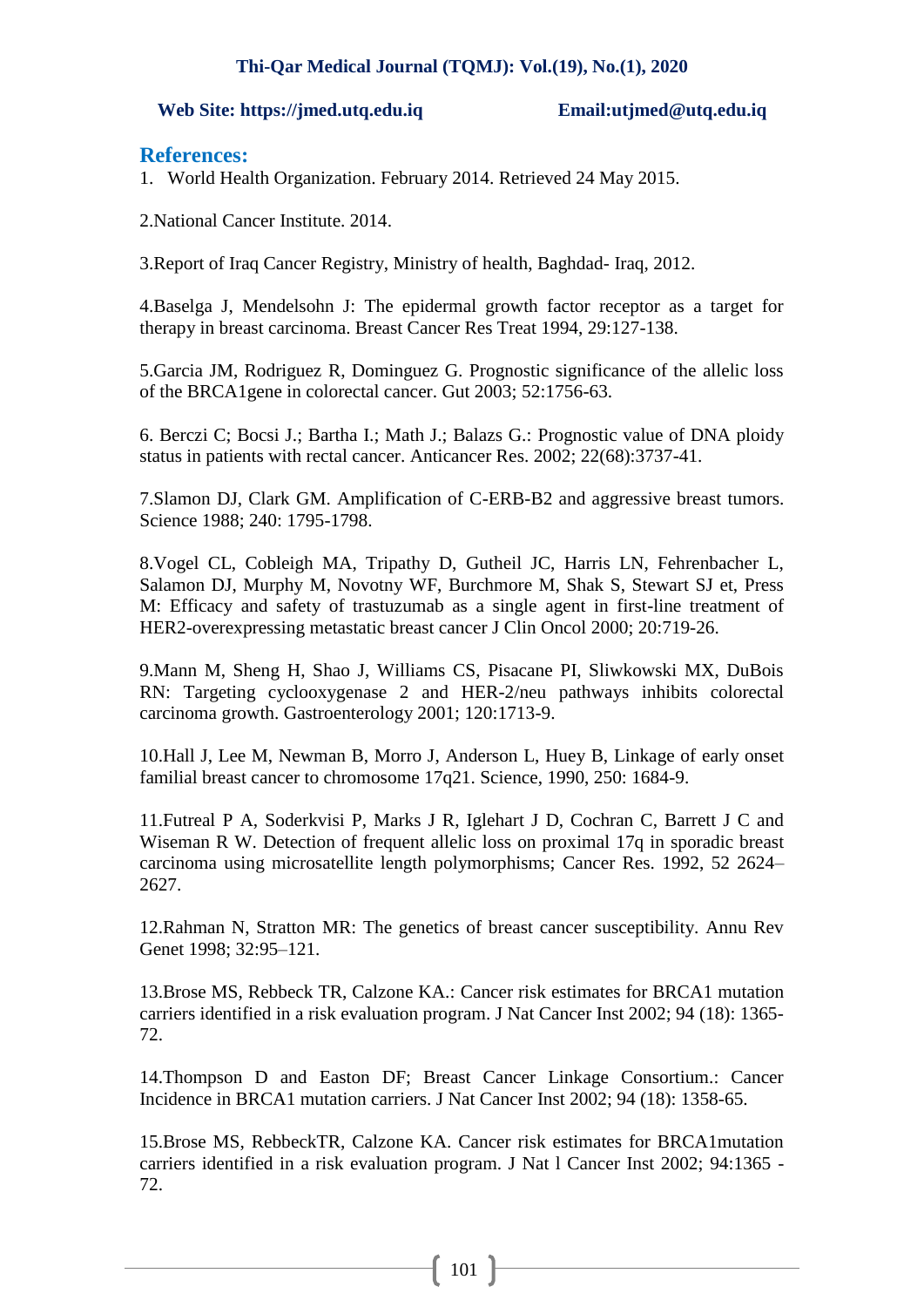### **Web Site: https://jmed.utq.edu.iq Email:utjmed@utq.edu.iq**

16. Galandiuk S, Miseljic S, Yang AR, Early M, McCoy MD, Wittliff JL. Expression of hormone receptors, cathepsin D, and HER-2/neu oncoprotein in normal colon and colonic disease. Arch Surg. 1993 Jun;128(6):637–642.

17. Ghaffarzadegan K., Sharifi N., Vosooghynia H., Shakeri T., Ghiasi T. Moghadam,Sh. Ghanad Kafi, Lari S., Nassiri. G.; HER2/neu expression in colon adenocarcinoma and its correlation with clinicopathologic variables. 2006;20:66-80.

18,Heike Grabsch, Mit Dattani, Lisa Barker,NicolaMaughan,KarenMaude,Olaf Hansen,Helmut E. Gabbert, Phil Quirke,and WolframMueller. Expression of DNA Double-Strand Break Repair Proteins ATM and BRCA1Predicts Survival in Colorectal Cancer. Clin Cancer Res 2006; 12(5).

19. A1-Bahrani ZR , Al Hadithi RH , Al Bahrani AZ . Colorectal carcinoma In Iraq: Clinicopathological study. The Arab JG, October 2003;4 :104-110.

20. Al-Humadi.A H. Epidemiology of Colon & Rectal Cancer In Iraq ,World Journal of Colorectal Surgery2008;15:20-22

21. Naim H. Expression of B-HCG and its pathological Aspect in Colorectal carcinoma .A thesis submitted to the scientific council of pathology as a partial fulfillment of the requirement for the degree of board in pathology 2005

22. Kakill R, Abdullah SA, Ahmed AM & Ussama M. study of colorectal cancer in Qatar. Saudi Med J 2001; 22(8): 705-707.

23.Isbister WH. Malignant neoplasm of colon, rectum and anus at the king Faisal specialist Hospital & Research centre. Ann Saudi/ Med 1992; 12 (5): 429-433.

24.Ibrahim M, Ibrahim HZ & Syed AR. Colorectal cancer in Saudi Arabia. Saudi Med J, 2002; 33:322-326.

25.Isbister WH & Fraser J. Survival following resection for colorectal cancer. Dis colon rectum 1985; 28:725-72.

26.H. Darwish, I. E. Trejo, I. Shapira, S. Oweineh, M. Sughayer, L. Baron, E. Aljadeff,M. colorectal cancer: molecular epidemiology differences among Ashkenazi and Sephardic Jews and Palestinians. Annals of Oncology 2002;13: 1497–1501

27.Berczi C; Bocsi J.; Bartha I.; Math J.; Balazs G.: Prognostic value of DNA ploidy status in patients with rectal cancer. Anticancer Res. 2002; 22(68):3737-41

28.Kathryn LS, Michael JS, and Danel R. Review of colorectal cancer in patients under age 40 years. Am J Surg, 1981; 142:767-769.

29.Half E., Broaddus R., Danenberg K. D., Danenberg P. V., Ayers G. D., Sinicrope F. A. HER2 receptor expression, localization ,and activation in colorectal cancer cell lines and human tumors, Int. J. Cancer 2004; 108: 540-8.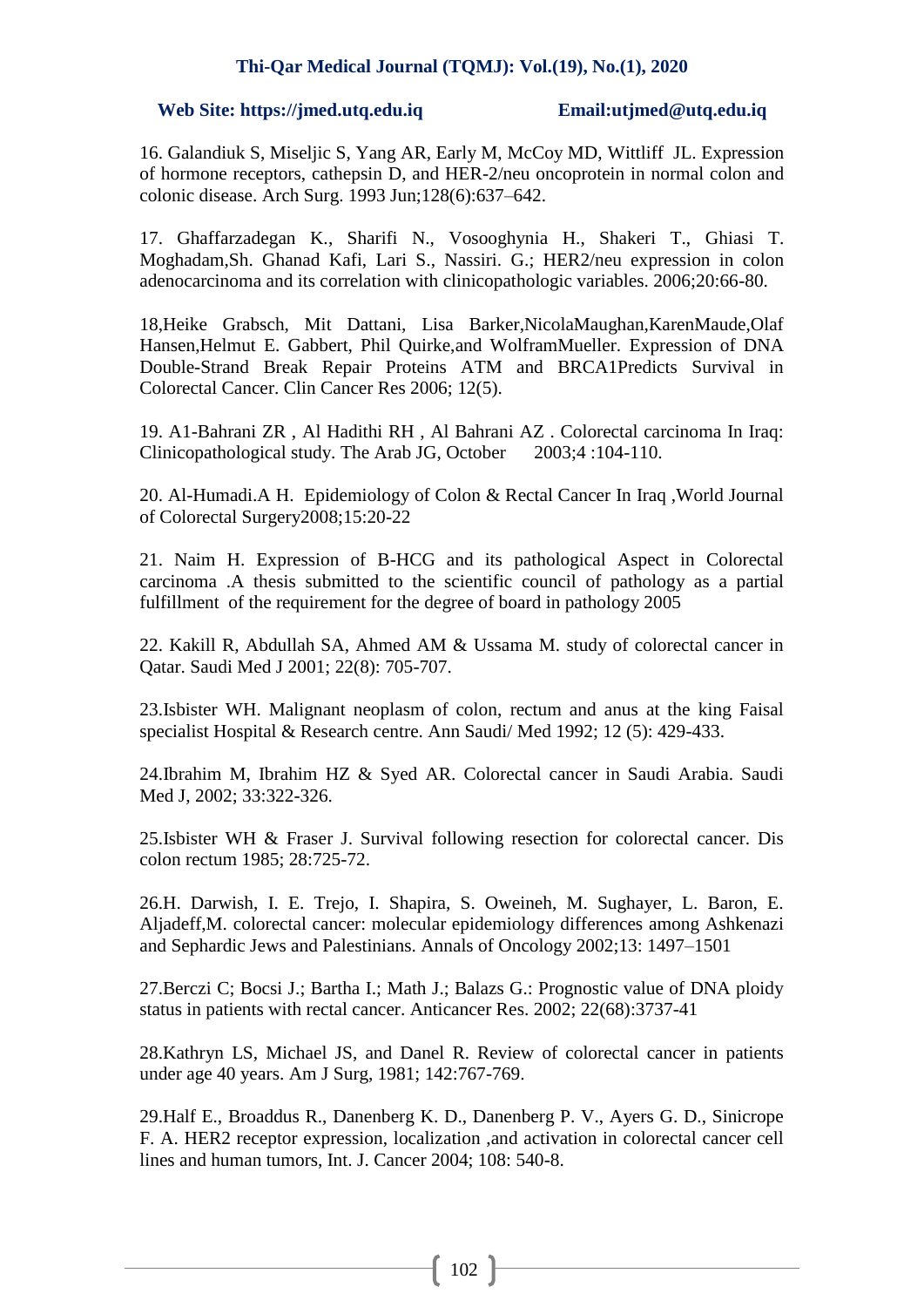### **Web Site: https://jmed.utq.edu.iq Email:utjmed@utq.edu.iq**

30.Toshikatsu Osako, Masaki Miyahara, Shinya Uchino, Masafumi Inomata, Seigo Kitano, Michio Kobayashi. Immunohistochemical Study of c-erbB-2 Protein in Colorectal Cancer and the Correlation with Patient Survival.: 1998; 55:548-555.

31[.Nathanson DR,](http://www.ncbi.nlm.nih.gov/pubmed?term=%22Nathanson%20DR%22%5BAuthor%5D) [Culliford AT 4th,](http://www.ncbi.nlm.nih.gov/pubmed?term=%22Culliford%20AT%204th%22%5BAuthor%5D) [Shia J,](http://www.ncbi.nlm.nih.gov/pubmed?term=%22Shia%20J%22%5BAuthor%5D) [Chen B,](http://www.ncbi.nlm.nih.gov/pubmed?term=%22Chen%20B%22%5BAuthor%5D) [D'Alessio M,](http://www.ncbi.nlm.nih.gov/pubmed?term=%22D) [Zeng ZS,](http://www.ncbi.nlm.nih.gov/pubmed?term=%22Zeng%20ZS%22%5BAuthor%5D) [Nash](http://www.ncbi.nlm.nih.gov/pubmed?term=%22Nash%20GM%22%5BAuthor%5D)  [GM,](http://www.ncbi.nlm.nih.gov/pubmed?term=%22Nash%20GM%22%5BAuthor%5D) [Gerald W,](http://www.ncbi.nlm.nih.gov/pubmed?term=%22Gerald%20W%22%5BAuthor%5D) [Barany F,](http://www.ncbi.nlm.nih.gov/pubmed?term=%22Barany%20F%22%5BAuthor%5D) [Paty PB.](http://www.ncbi.nlm.nih.gov/pubmed?term=%22Paty%20PB%22%5BAuthor%5D): HER 2/neu expression and gene amplification in colon cancer. [Int J Cancer.](javascript:AL_get(this,%20) 2003 Jul 20; 105(6):796-802.

32.Park D. I., Oh S. J., Park S. H., Yun J. W. Clinical significance of HER-2/neu expression in colon cancer, Korean J. Gastroenterol. 2004; 44:147-52.

33.Wen Jin, Mei-Qin Gao, Zhi-Wu Lin, Dai-Xing Yang. Quantitative study of multiple biomarkers of colorectal tumor with diagnostic discrimination model. World J Gastroenterol 2004; 10(3):439-442.

34.Marek Pazurek, Beata Smolarz, Hanna Romanowicz-Makowska, Andrzej Kulig, Ewa Małecka-Panas.: Overexpression of HER-2/neu in patients with colorectal cancer (CC) and colorectal adenomas (CP) 2009; 50(3):179-182.

35.Eliane C. Jesus; Delcio Matos; Ricardo Artigiani; Angela F.L. Waitzberg; Alberto Goldenberg; Sarhan Sydney Saad. Assessment of staging, prognosis and mortality of colorectal cancer by tumor markers: receptor erbB-2 and cadherins.: Nov./Dec. 2005; 0102-8650.

36.Irena Porebska, Antonina Haroziska, Tomasz Bojarowski.: Expression of the Tyrosine Kinase Activity Growth Factor Receptors (EGFR, ERB B2, ERB B3) in Colorectal Adenocarcinomas and Adenomas. Tumor Biol 2000; 21:105-115.

37.McKay J. A., Loane J. F., Ross V. G., et al. C-erbB2 is not a major factor in the development of colorectal cancer, Br. J. Cancer 2002; 86: 568-73.

38.SchuellB,Gruenberger,Scheisauer,Zielinski,Wrba.: HER 2/neu protein expression in colorectal cancer. BMC CANCER 2006 May; 8;6:123

39[.Nathanson DR,](http://www.ncbi.nlm.nih.gov/pubmed?term=%22Nathanson%20DR%22%5BAuthor%5D) [Culliford AT 4th,](http://www.ncbi.nlm.nih.gov/pubmed?term=%22Culliford%20AT%204th%22%5BAuthor%5D) [Shia J,](http://www.ncbi.nlm.nih.gov/pubmed?term=%22Shia%20J%22%5BAuthor%5D) [Chen B,](http://www.ncbi.nlm.nih.gov/pubmed?term=%22Chen%20B%22%5BAuthor%5D) [D'Alessio M,](http://www.ncbi.nlm.nih.gov/pubmed?term=%22D) [Zeng ZS,](http://www.ncbi.nlm.nih.gov/pubmed?term=%22Zeng%20ZS%22%5BAuthor%5D) [Nash](http://www.ncbi.nlm.nih.gov/pubmed?term=%22Nash%20GM%22%5BAuthor%5D) [GM,](http://www.ncbi.nlm.nih.gov/pubmed?term=%22Nash%20GM%22%5BAuthor%5D) [Gerald W,](http://www.ncbi.nlm.nih.gov/pubmed?term=%22Gerald%20W%22%5BAuthor%5D) [Barany F,](http://www.ncbi.nlm.nih.gov/pubmed?term=%22Barany%20F%22%5BAuthor%5D) [Paty PB.](http://www.ncbi.nlm.nih.gov/pubmed?term=%22Paty%20PB%22%5BAuthor%5D): HER 2/neu expression and gene amplification in colon cancer. [Int J Cancer.](javascript:AL_get(this,%20) 2003 Jul 20; 105(6):796-802.

40.Park D. I., Oh S. J., Park S. H., Yun J. W. Clinical significance of HER-2/neu expression in colon cancer, Korean J. Gastroenterol. 2004; 44:147-52

41.Aylar Poyraz, Ozlem Suer, Cem Sezer and Gulen Akyol.: Expression of Bcl-2 and c-ErbB-2 in colorectal neoplasia. February 28, 2009; 7: 24-27.

42.Galandiuk S, Miseljic S, Yang AR, Early M, McCoy MD, Wittliff JL. Expression of hormone receptors, cathepsin D, and HER-2/neu oncoprotein in normal colon and colonic disease. Arch Surg. 1993 Jun;128(6):637–642.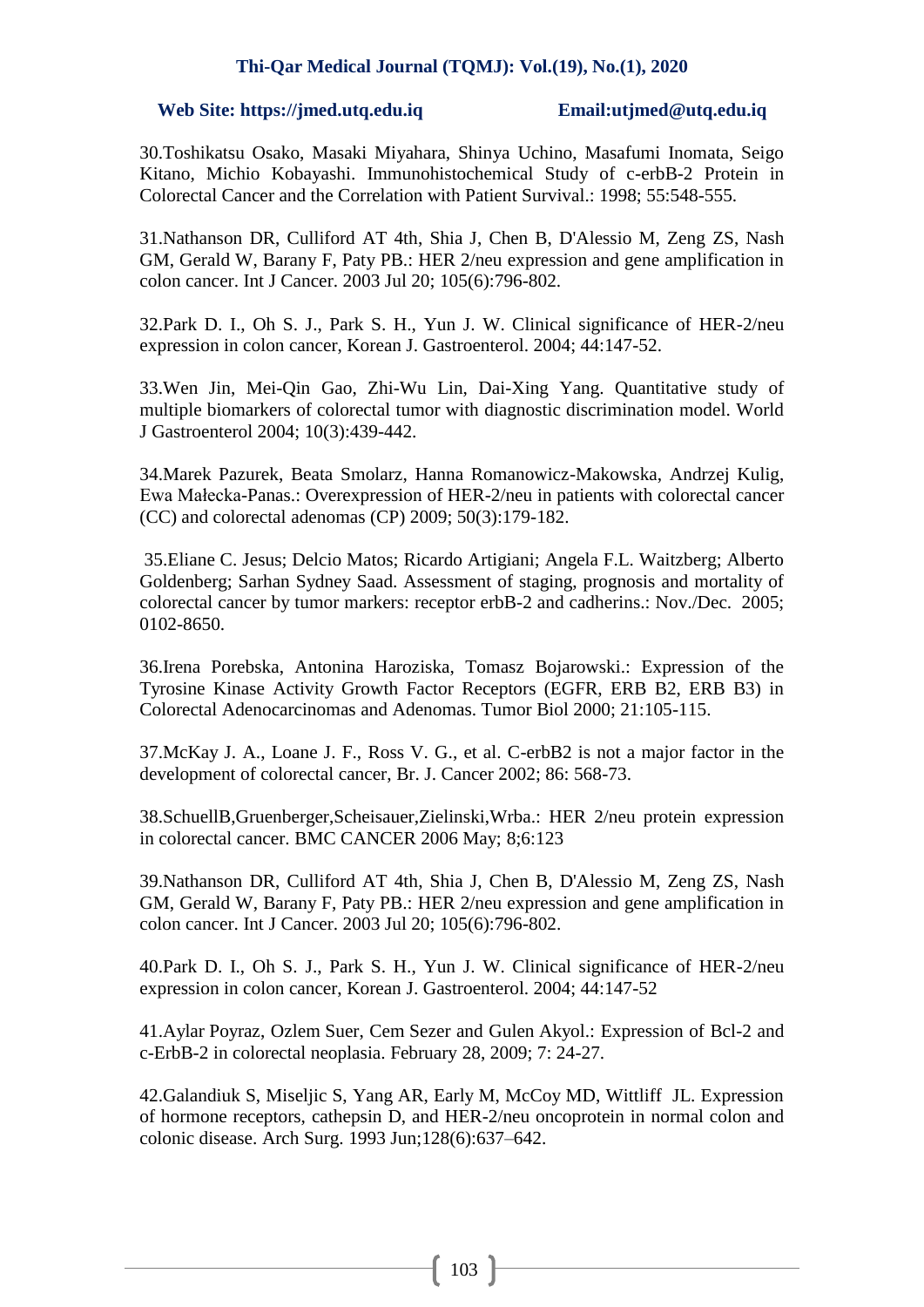### **Web Site: https://jmed.utq.edu.iq Email:utjmed@utq.edu.iq**

43.Wen Jin, Mei-Qin Gao, Zhi-Wu Lin, Dai-Xing Yang. Quantitative study of multiple biomarkers of colorectal tumor with diagnostic discrimination model. World J Gastroenterol 2004; 10(3):439-442.

44.Ross J. S., McKenna. TheHER-2/neu oncogene in tumors of the gastrointestinal tract, Cancer Invest 2001; 19: 554-68.

45[.Garcia-Patio E,](http://www.ncbi.nlm.nih.gov/pubmed?term=%22Garcia-Pati%C3%B1o%20E%22%5BAuthor%5D) [Gomendio B,](http://www.ncbi.nlm.nih.gov/pubmed?term=%22Gomendio%20B%22%5BAuthor%5D) [Lleonart M,](http://www.ncbi.nlm.nih.gov/pubmed?term=%22Lleonart%20M%22%5BAuthor%5D) [Silva JM,](http://www.ncbi.nlm.nih.gov/pubmed?term=%22Silva%20JM%22%5BAuthor%5D) [Garcia JM,](http://www.ncbi.nlm.nih.gov/pubmed?term=%22Garcia%20JM%22%5BAuthor%5D) [Provencio M,](http://www.ncbi.nlm.nih.gov/pubmed?term=%22Provencio%20M%22%5BAuthor%5D) [Cubedo R,](http://www.ncbi.nlm.nih.gov/pubmed?term=%22Cubedo%20R%22%5BAuthor%5D) [Espaa P,](http://www.ncbi.nlm.nih.gov/pubmed?term=%22Espa%C3%B1a%20P%22%5BAuthor%5D) [Ramn y Cajal S,](http://www.ncbi.nlm.nih.gov/pubmed?term=%22Ram%C3%B3n%20y%20Cajal%20S%22%5BAuthor%5D) [Bonilla .](http://www.ncbi.nlm.nih.gov/pubmed?term=%22Bonilla%20F%22%5BAuthor%5D) Loss of heterozygosity in the region including the BRCA1 gene on 17q in colon cancer. [Cancer Genet Cytogenet.](javascript:AL_get(this,%20) 1998 Jul 15; 104(2):119-23.

46.Bethany L. Niell, Gad Rennert, Joseph D. Bonner, Stephen B. Gruber. RESPONSE: Re: BRCA1 and BRCA2 Founder Mutations and the Risk of Colorectal Cancer (2004): 96(15):1185-1186

47.K Ishiguro, T Yoshida, H Yagishita, Y Numata, and T Okayasu. Epithelial and stromal genetic instability contributes to genesis of colorectal adenomas.2006 May; 55(5): 695–702.